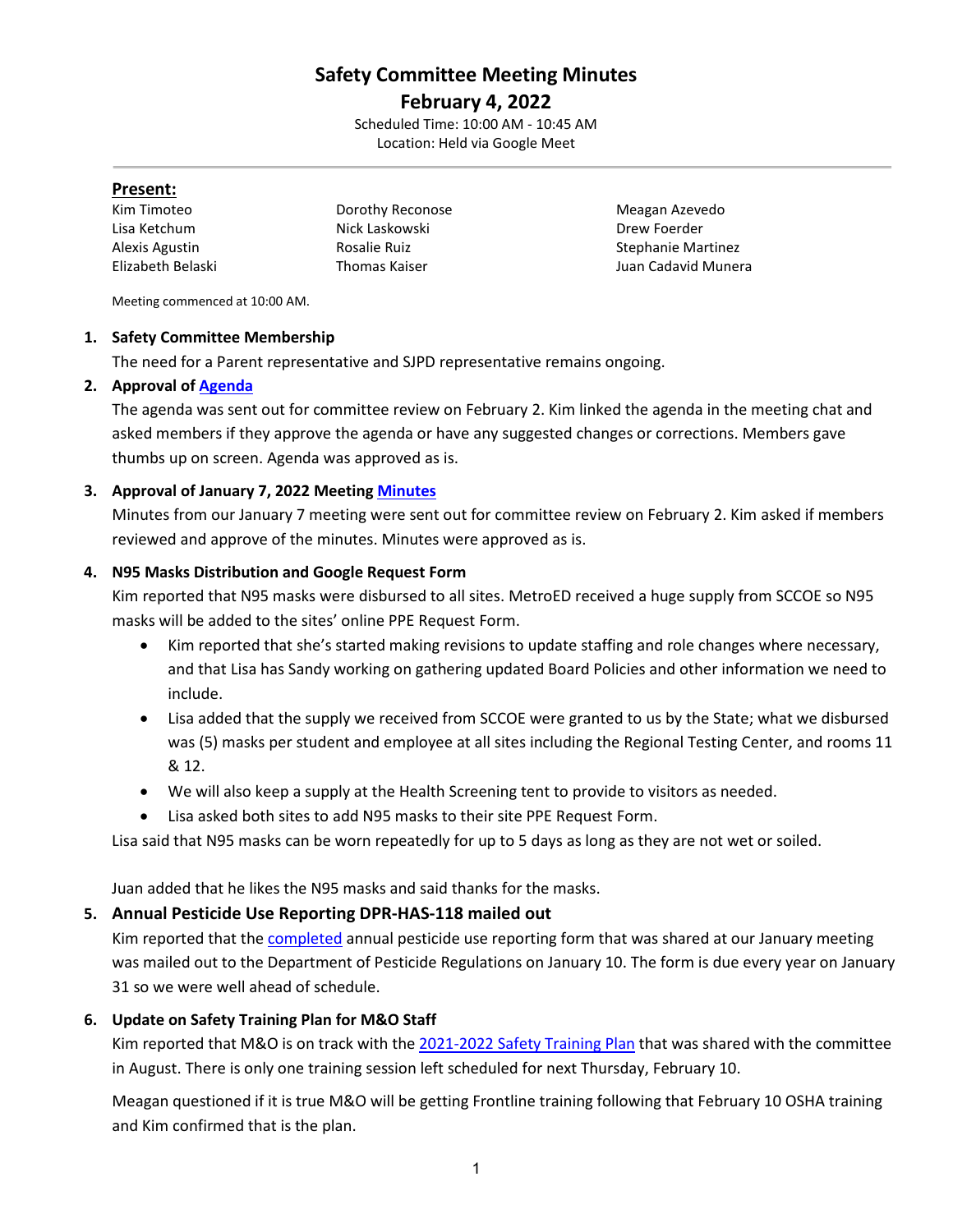# **7. Discuss 1/10/22 & 1/13/22 Surprise Fire Drills**

The Emergency Incident Team makes decisions on drill procedures but the Safety Committee meeting is a good place for site representatives to bring feedback from drill experiences that Nick can take to his Emergency Incident Teams for discussion as needed. Kim asked if anyone had any feedback to share that wasn't already submitted on a drill incident log.

- Drew commented that these surprise drills showed the muscle memory from all our drills has helped with the evacuation process and he liked the idea of the surprise part.
- Drew still has questions about the lockdown procedure and feels there is a long way to go with improving the lockdown process and silent communication.
- Kim asked Juan what he noticed from a student's perspective. Juan said he noticed people behaved more professionally and orderly. He feels the second drill was a lot better than the first. He also said they had a great teacher leading their group.

# **8. Reminder of Upcoming Emergency Drill Date**

Our next drill is an Earthquake Drill scheduled for March 8 in the morning, afternoon and evening. Kim asked members to remind their staff of be prepared for those.

# **9. Updated Comprehensive School Safety Plan (CSSP) Draft**

Kim reported that changes made to the CSSP are shown highlighted in the draft provided in the agenda. She thanked Nick for taking time to go through the plan and provide feedback from the Incident Command perspective.

Dorothy asked if names from assigned roles were removed and replaced with just role titles.

• Kim did not receive that suggested change but said there is still time to do that and she'll work on it.

Kim suggested considering revising the language about site security in the evenings because things have changed now to where Security services are viewed as District-wide and not site specific as has been in the past.

Drew commented that the Day guard goes into their office to retrieve his radio daily but they don't see him patrolling their area throughout the day.

• Lisa reported that part of that is because the guard assists with the Ins and Outs at the front campus, he is assigned to the bus loop before classes start and end, and he also relieves the Health Screener for his breaks. He patrols when he's able to in between those assignments.

Dorothy added that they're looking into the possibility of having an in-house security guard that we can assign more duties and improve site patrols. It will be an investment but it is related to the safety of our staff and students onsite so they will do a cost analysis and she'll keep us posted on that.

Juan asked if it would be possible to post the Security at the Gate 3 exit to help with the problem where people are turning right from the left lane. He feels the problem has gotten worse.

- Nick asked Juan to let him know of dates and times that he's noticed this happening because he has been surveying the area and noticed the frequency of occurrences has dropped to about 10% back in December and he did a significant amount of enforcement efforts in January to where he sees it down as low as 3%.
- Kim reported that M&O ordered signage to post indicating left lane turns left | right lane turns right, and a 'Right lane must turn right' sign. These signs will be posted near the exit and placed at a distance that'll allow for people time to shift lanes before the exit if needed.

Lisa reminded everyone that the Health Screener who sits in the tent is not a security guard.